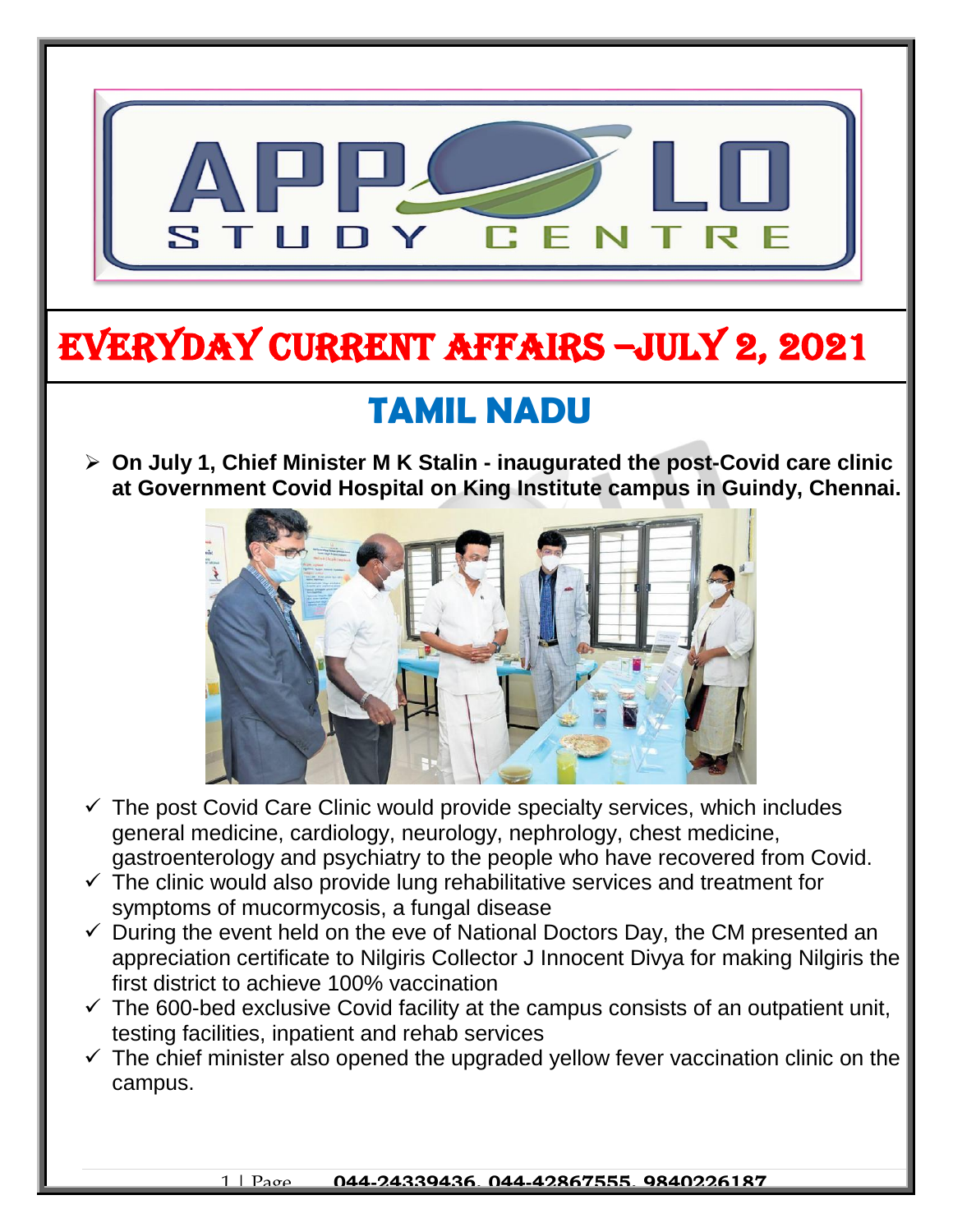**For the first time, a full human skeleton - was discovered in one of urns found at the Sivagalai archaeological site on July 1.**



- $\checkmark$  The urns were opened in the presence of experts from the Madurai Kamaraj University.
- $\checkmark$  Sivagalai is considered part of a civilization that flourished on the banks of the Thamirabarani thousands of years ago.
- $\checkmark$  As burial urns were found in Sivagalai in the past, experts considered it as a burial site of the civilization that flourished in the region.
- $\checkmark$  The second phase of excavation is underway at the site by the Tamil Nadu state department of archaeology.
- $\checkmark$  Till now, 40 burial urns were found at various quadrants at the site
- The previous AIADMK government had decided to set up a ₹3 crore ancient DNA testing laboratory at Madurai Kamaraj University for analysing the DNA samples of the skeletons found in the various excavation sites in the state.
- $\checkmark$  It is being established under the guidance of the principal investigator department of genetics Dr G Kumaresan and eminent immunologist Dr R M Pitchappan.
- **The forest department - is setting up an interpretation centre named 'Vezham' (elephant) at the government timber depot on Kotagiri Road in Mettupalayam to create awareness about elephants among children.**
- $\checkmark$  The centre would educate children about elephants in the region that is facing man–animal conflict.
- $\checkmark$  The facility, a first-of-its-kind in Tamil Nadu, will have life-size elephant replica statues.
- $\checkmark$  Paintings of Asian and African elephants, tusks and skull replicas will also be on display.
- $\checkmark$  The centre is expected to be ready in six months.

### **NATIONAL**

- **Ahmedabad-based Zydus Cadila – has applied for emergency use authorisation (EUA) to the Drug Controller General of India for ZyCoV-D, its plasmid DNA vaccine against Covid-19.**
- $\checkmark$  ZyCoV-D is the first-ever plasmid DNA vaccine intended for human use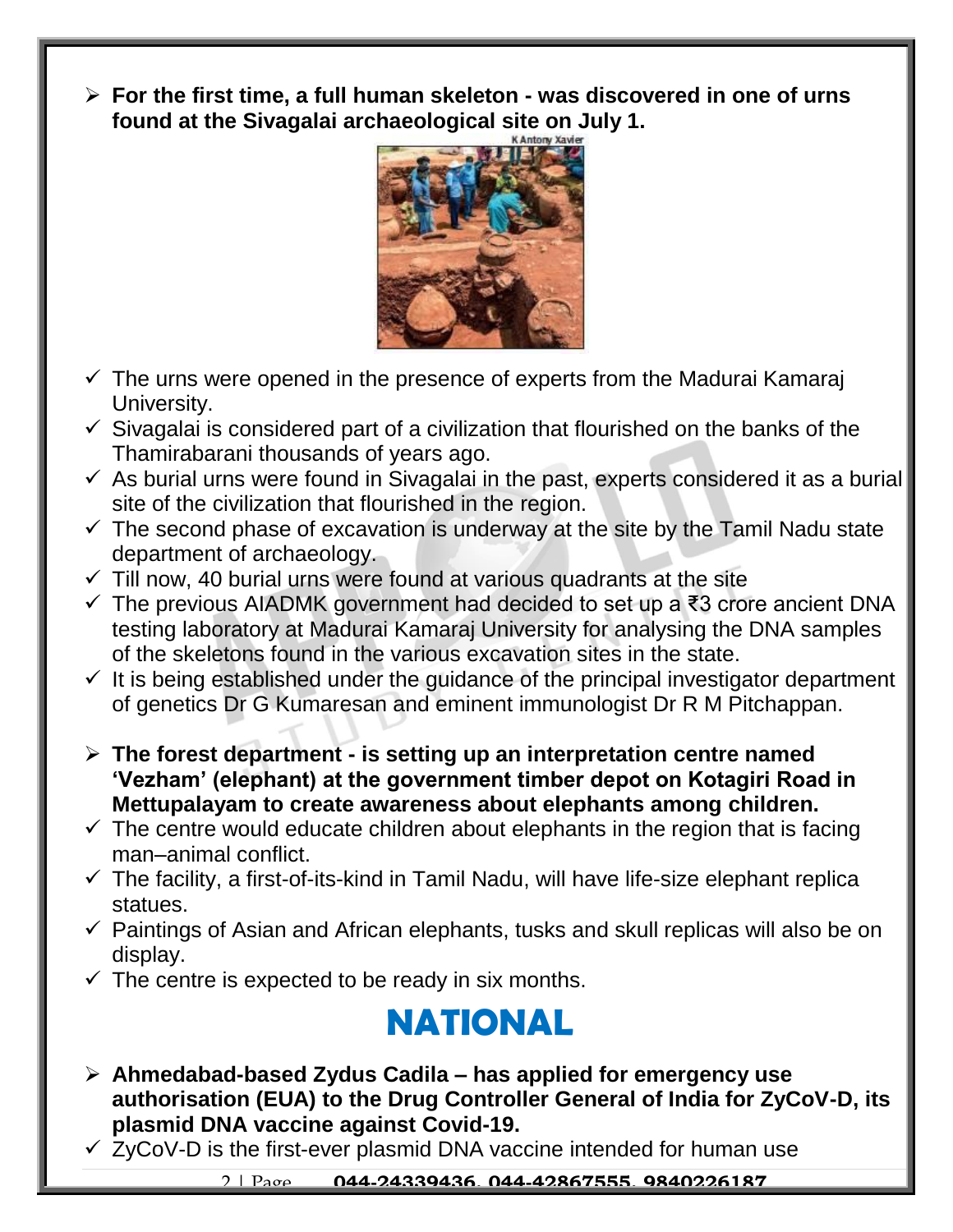- $\checkmark$  The vaccine, when approved, will be administered not only to adults but also to adolescents in the 12-to-18-years age group
- $\checkmark$  ZyCoV-D is a plasmid DNA vaccine which, when injected, produces the spike protein of the SARS-CoV-2 virus and develops immunity, thereby offering protection from the disease as well as viral clearance.
- $\checkmark$  ZyCoV-D has also been tested on around 1000 adolescents between 12 and 18 years in India and found to be safe and very well tolerated

3-DOSE, NEEDLE-FREE SHOT > ZyCoV-D is a plasmid DNA vaccine which produces spike protein of SARS-CoV-2 virus and elicits an immune response mediated by the cellular and humoral arms of the human immune system > ZyCov-D has a 3-dose regimen, with an interval of 28 days between each shot. Co has also evaluated a 2-dose regimen using a 3mg dose Needle-free vaccine: A spring-powered device delivers shot as a narrow stream that penetrates skin  $\triangleright$  Can be easily adapted to deal with mutations. Zydus plans to A 17-year old receives a shot during trials in Nashik make 10-12cr doses annually

- $\checkmark$  Healthcare and pharmaceutical major Zydus is currently setting up a new facility to manufacture its Covid-19 vaccine.
- **Nine European nations – have approved Covishield, the AstraZeneca vaccine manufactured by Serum Institute of India**
- $\checkmark$  Switzerland, Austria, Germany, Slovenia, Greece, Iceland, Ireland, Estonia and Spain have confirmed accepting Covishield for travel entry.
- $\checkmark$  Estonia has confirmed that it will recognise both vaccines authorised by the Indian government — Covishield and Covaxin — for travel of Indians to Estonia.
- $\checkmark$  India is expected to provide the same approvals to citizens of these countries.
- $\checkmark$  Meanwhile, Serum Institute has submitted an application to the European Medicines Agency for approval for the Green Pass.
- $\checkmark$  Green pass is the EU Digital Covid Certificate which will be required to travel in EU from July 1 without undergoing mandatory quarantine.
- $\checkmark$  Earlier, India requested EU member nations to accept vaccination certificate issued through CoWIN portal
- $\checkmark$  In another development, the subject expert committee has told Dr Reddy's Laboratories not to conduct a separate phase-III trial for single-dose Russian Covid-19 vaccine 'Sputnik Light' in India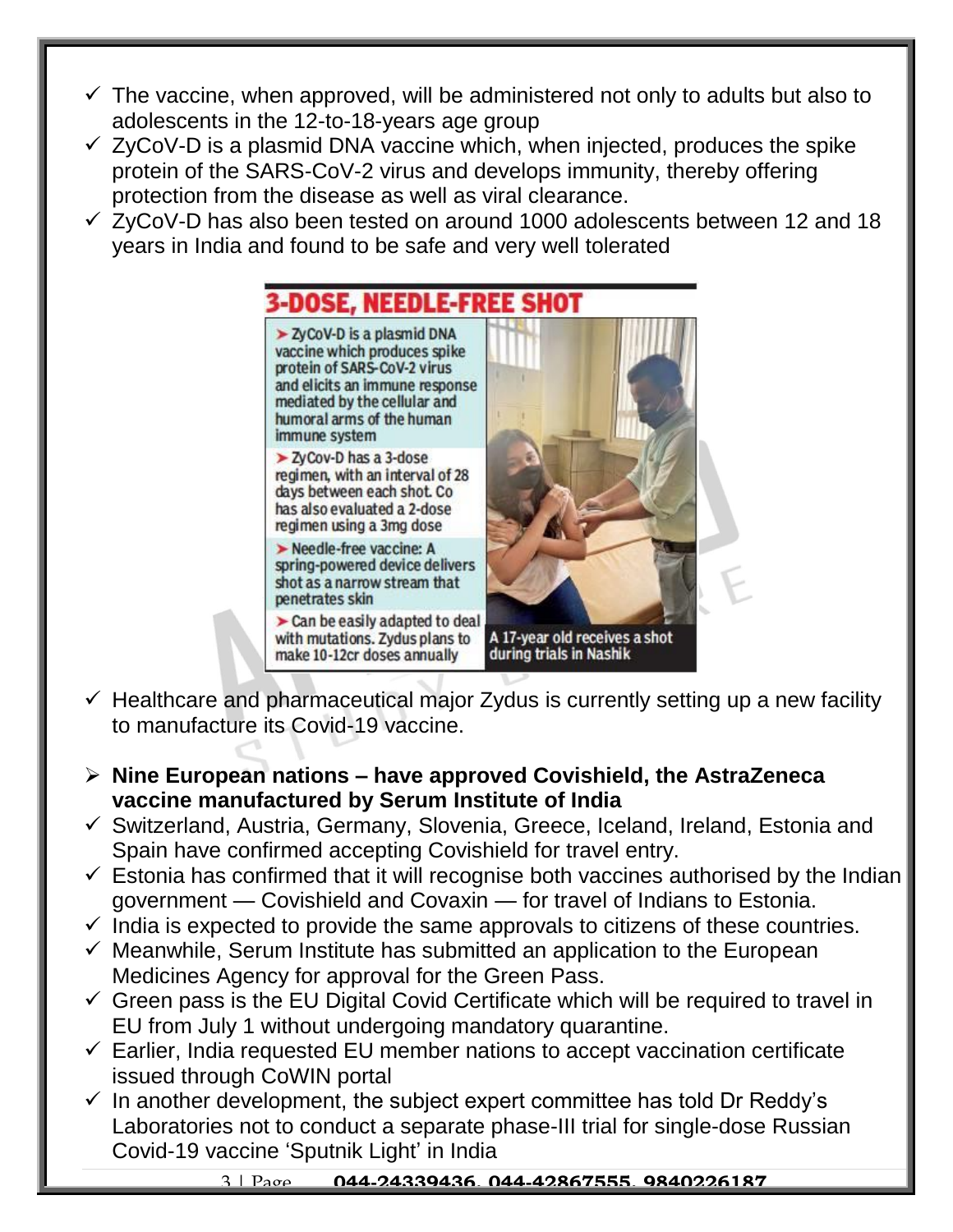$\checkmark$  The data from the Russian phase-III trials would be used to grant marketing authorisation for the Russian vaccine

#### **INTERNATIONAL**

- **On July 1, China – celebrated the 100th anniversary of the founding of Communist Party of China**
- $\checkmark$  Chinese President and party leader Xi Jinping delivered a speech at a ceremony marking the centenary of the ruling Communist Party at Tiananmen Square in Beijing, China



- $\checkmark$  The Chinese Communist Party (CCP) was founded in secret in Shanghai's former French Concession in July 1921 by around dozen revolutionaries who were inspired by the Bolshevik Revolution of 1917 in Russia.
- $\checkmark$  One of the revolutionaries, Chen Duxiu was the CCP's first general secretary
- $\checkmark$  Mao Zedong led the CPC as military commander since 1935 and declared the founding of the People's Republic of China on October 1, 1949 at the famous Tiananmen Square
- $\checkmark$  The CCP's current general secretary is Chinese President Xi Jinping, who is considered as the most powerful Chinese leader since Mao Zedong
- $\checkmark$  Going by the strength of registered cadres, the CCP is the world's second largest political party with 9.5 crore members, after the Bharatiya Janata Party (BJP)
- $\checkmark$  The CCP is the major policy-making body in China and takes care of the central, provincial, and local organs of government to carry out its policies.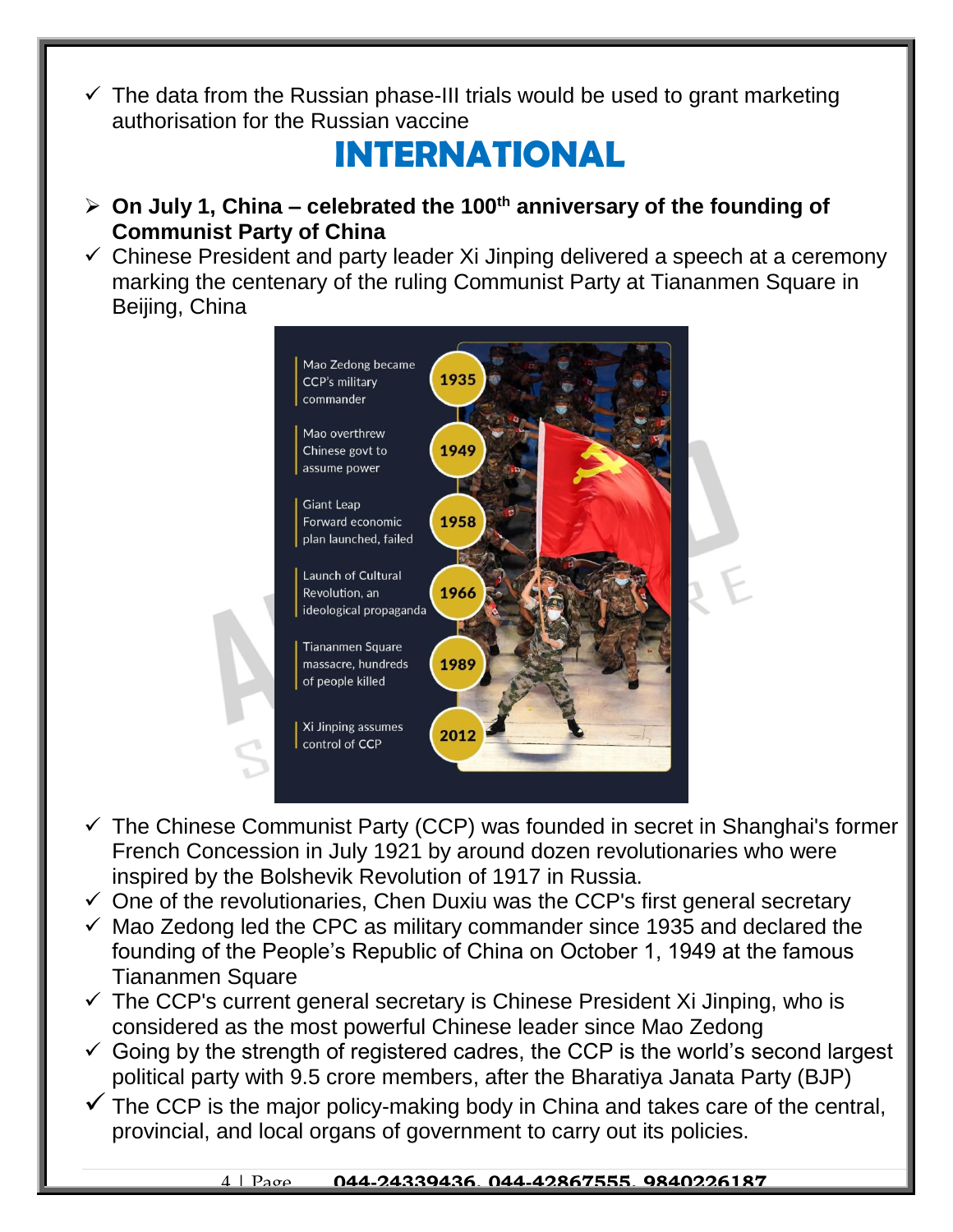## **NATIONAL DAY**

#### **National Doctors' Day - July 1**

Dr Bidhan Chandra Roy, the second CM of West Bengal, was born on July 1, 1882. His birthday is celebrated as National Doctor's Day

Was the CM for 14 years, from 1948-1962

**Founded 5 cities** in Bengal: Durgapur. Kalvani, Bidhannagar, Ashokenagar & Habra

Coincidentally.

**July 1, 1962** 

he died on

Was awarded the **Bharat Ratna** in February 1961

**Opened several charitable hospitals:** Chittaranjan Seva Sadan, Jadavpur TB Hospital, Kamla Nehru Hospital

**National Doctor's Day** is observed to show the value of doctors in our lives and to thank them for their significant roles and responsibilities



- $\checkmark$  National Doctors' Day is observed every year to honour the birth and death anniversary of great physician and second chief minister of West Bengal, Dr Bidhan Chandra Roy.
- $\checkmark$  Dr Roy was born on July 1, 1882, and passed away on July 1, 1962
- $\checkmark$  This day is observed by the Indian Medical Association to show gratitude to all those doctors who have selflessly worked for the health of their patients by risking their lives
- $\checkmark$  BC Roy, as he was popularly known, was a legendary physician, a distinguished Congress leader, an educationist and a philanthropist
- $\checkmark$  He is also the physician of Father of the nation, Mahatma Gandhi
- $\checkmark$  BC Roy was born in Patna, Bihar in a family who are the followers of Brahma Samaj, founded by Raja Ram Mohan Roy.
- $\checkmark$  After completing his graduation in Mathematics, BC Roy studied medicine at the Calcutta Medical College
- $\checkmark$  He was instrumental in setting up the Jadavpur TB Hospital, the Chittaranjan Seva Sadan for women and children, the Kamala Nehru Memorial Hospital, the Victoria Institution and the Chittaranjan Cancer Hospital.
- $\checkmark$  He played an important role in the establishment of Medical Council of India and Indian Medical Association
- $\checkmark$  He was also referred to as the first medical consultant in the subcontinent of India
- $\checkmark$  BC Roy went on to become a member of the Congress Working Committee, the mayor of Calcutta and vice-chancellor of Calcutta University.
- $\checkmark$  But he had declined the position of governor of Uttar Pradesh despite the approval of British monarch King George VI.